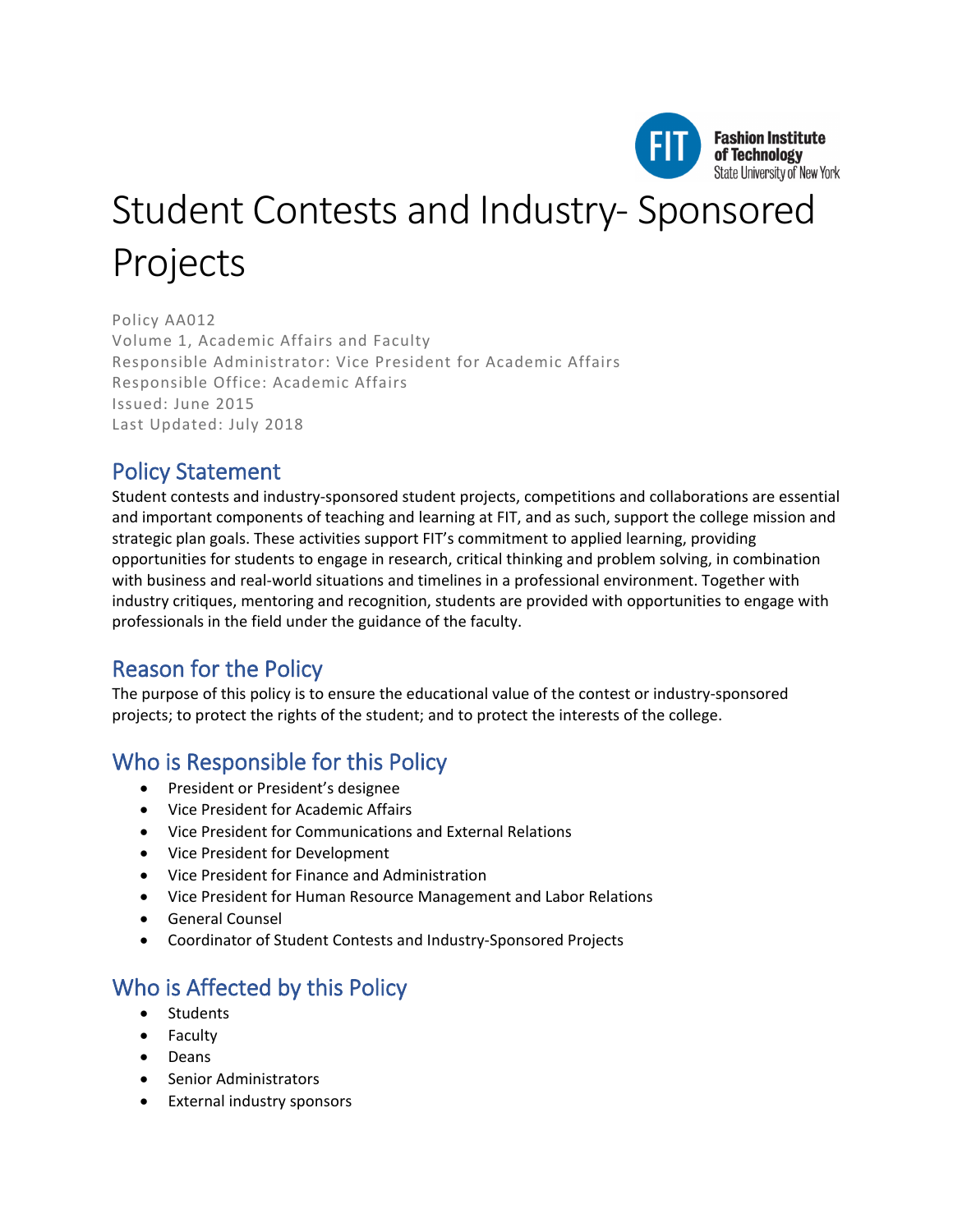# **Definitions**

N/A

## Principles

This policy shall apply only to those works created pursuant to student contests and industry-sponsored student projects, competitions and collaborations which are created in the course of a student's academic activities at FIT, whether linked to a specific course or major or interdisciplinary among majors or open to the college's students generally. It shall not apply to (a) any research or creative project sponsored by a governmental, corporate, non-profit or other sponsor which involves the use of FIT resources to a degree not ordinarily available to the college's faculty or students, as contemplated by the FIT Copyright Policy or (b) any work by a student which shall be considered to be part of a project contemplated by (a) above or which is otherwise considered to be a work for hire. The President of FIT, or his or her designee, shall have the exclusive right to determine whether or not this Policy applies to any particular student project, competition or collaboration or the product thereof.

#### • **Contracts and other Agreements with Contest or Project Sponsors**

Contracts and/or other agreements between the college and industry sponsors are required for all student contests and industry-sponsored student projects, competitions and collaborations administered through FIT.

Contracts and/or agreements **will not** be signed until the terms and conditions are reviewed to ensure the following:

- o The contest/project has educational value;
- o FIT's brand/image is supported and protected;
- o The students' rights are protected;
- o FIT's financial, legal, and other interests are protected; and
- o Contest parameters are clearly articulated.

Terms and conditions must be submitted for review within a reasonable established timeline as set forth by FIT and must contain language that will allow FIT to assess the above.

#### o **Authority**

Authority for all contracts and agreements related to student contests and industrysponsored student projects, competitions and collaborations is assigned to the President or his/her designee. Prior to signature, contracts and other agreements must be reviewed by the senior administrators in the following divisions to ensure that conditions set forth in the contract are in compliance with contest guidelines and are in the best interest of the students and the college:

- Academic Affairs for educational value, relevancy, and compliance with guidelines and NASAD standards;
- Communications and External Relations for marketing and public relations and adherence to brand requirements;
- General Counsel for legal implications and to ensure that student rights and college interest are protected;
- Finance and Administration for financial impact on the college and the student; it will also be reviewed for impact on the facilities;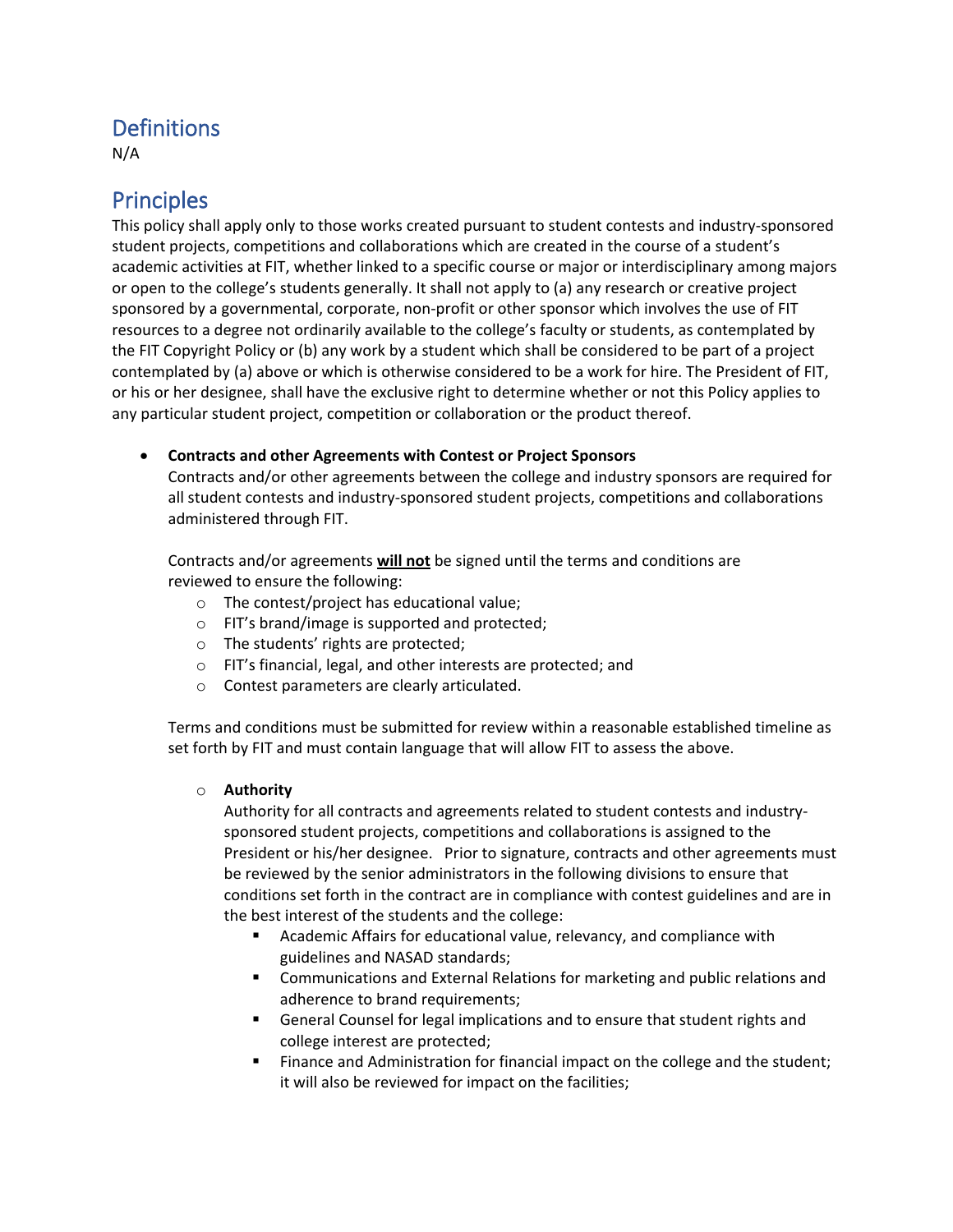- Human Resource Management and Labor Relations to determine if faculty stipends are appropriate; and
- Office of Development to determine if other relationships with the contest sponsor current exist.

#### o **Signature**

The President and the Treasurer and Vice President for Finance and Administration are the only individuals authorized to sign contracts and/or agreements related to contests or industry-sponsored projects. Contracts or agreements must be signed by the contest or project sponsor prior to signature by FIT. All contracts and agreements covered by this policy must be signed by both parties prior to the effective date of the contract.

#### • **Student Awards/Ownership**

In accordance with the college Copyright Policy, students are the sole owners of works created as a result of participation in student contests and industry-sponsored student projects. Students are eligible to receive prizes or monetary awards in connection with their participation in such contests or industry-sponsored projects. The amount of these awards is determined by the contest or project sponsor. Compensation to students for the purchase of the rights to their work must conform to college Guidelines and Standards set forth by the National Association of Schools of Art and Design (NASAD).

#### o **Assignment of Rights and Waivers**

While students are the sole owners of their work, there are some cases where contests or industry-sponsored projects require students to relinquish the ownership of rights to their work to the college or to the contest/industry sponsor as a requirement for participation. In these instances, students are required to sign an Assignment of Rights and Waiver (consent form), in which they acknowledge that they are relinquishing their rights:

- To know, before or after, if the college or sponsor is using their work;
- To approve the college's or sponsor's use of their work; and
- To sell their work to anyone else in the future.

In addition, students may be required to waive any privacy rights to the work that they create in connection with a student contest or industry-sponsored student project, competition or collaboration. Students who do not wish to waive their rights, must achieve the learning outcomes of the course but will not be required to share their work with the industry sponsor.

#### o **Royalties**

All royalties that result from the sale of student work created in connection with a student contest or industry-sponsored student project, competition or collaboration during and after the time they are enrolled at FIT belong to the participating students.

#### o **Post-Graduation**

Any agreement regarding the ownership of student work created in connection with a student contest or industry-sponsored student project, competition or collaboration after the student graduates from FIT will be negotiated between the student and the industry sponsor.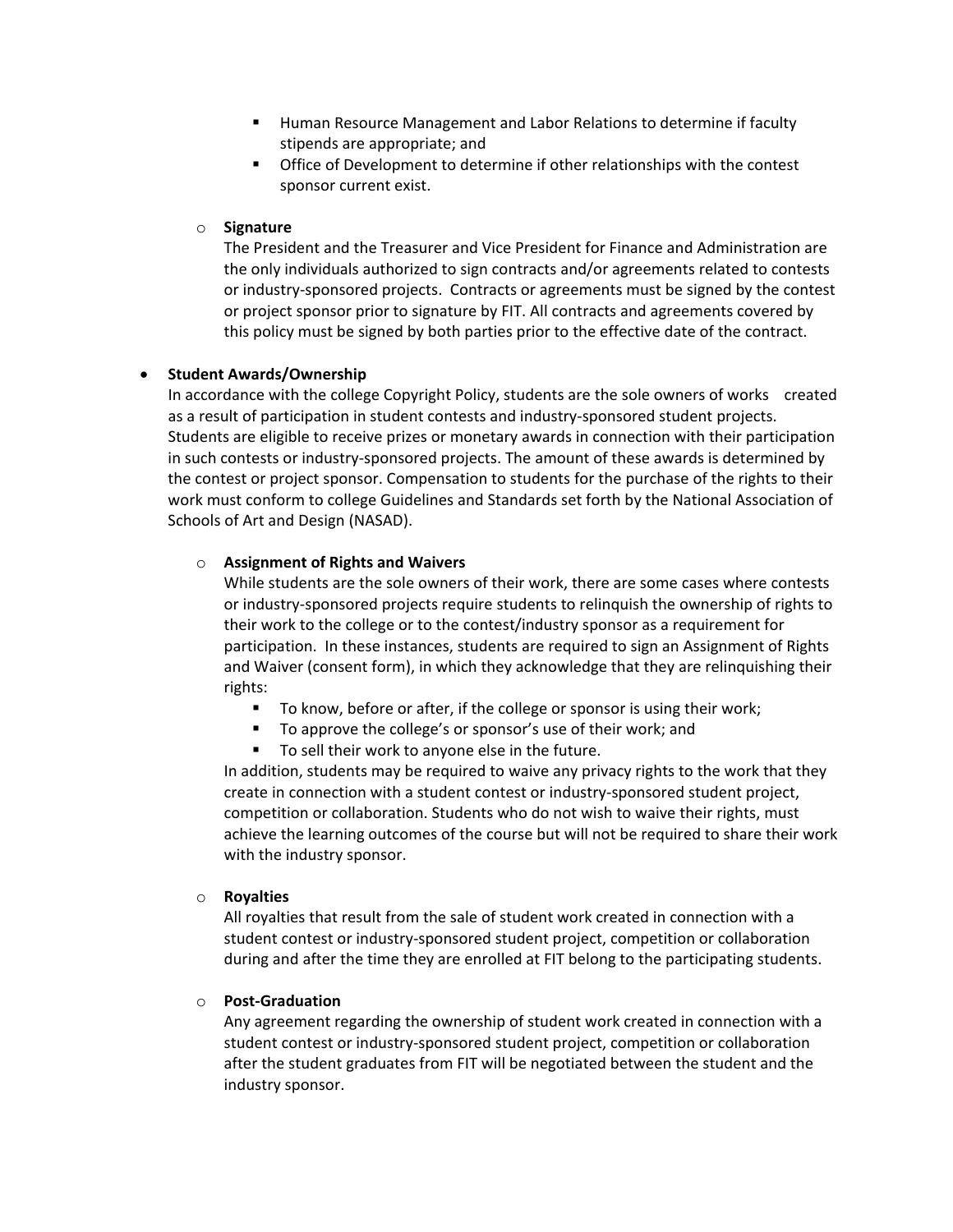#### • **Faculty Stipends**

Faculty may be eligible to receive stipends in connection with their work with students who participate in student contests or industry-sponsored student projects, as long as the contest or project is not part of the normal requirements for a class. Criteria for determining the amount of the stipend will be developed by the Vice President for Academic Affairs in collaboration with the Office of Human Resources.

#### • **Record Retention**

Digital or hard copies of signed contracts will be maintained in the Office of the General Counsel for a period of time as dictated by the college's record retention policy. Waivers and other signed documents will be maintained in the Office of Academic Affairs where overall responsibility for oversight and implementation of the record retention process for contests and industry-sponsored projects resides.

### Responsibilities

N/A

### **Procedures**

#### • **Developing A Proposal**

All student contests and industry-sponsored projects require a clearly articulated proposal that outlines specific requirements listed in Section III of FIT's Contests and Industry-Sponsored Project Guidelines (see Related Documents).

The sponsor will prepare a written proposal that demonstrates the sponsor's commitment to FIT's "Contest and Special Project Objectives" in Section III of the "Guidelines" document. The proposal will fully document all aspects of the project and will include, at minimum, the following information (see Related Documents, Attachment A: Proposal Form for Student Contests and Industry-Sponsored Projects):

- o Description of the contest or project theme, including goals and objectives;
- o Description of contest/project rules/guidelines and itemization of submissions to be judged;
- o Description of judging criteria;
- $\circ$  General composition of the judging panel (No member of the judging panel may be a member of the faculty of the department participating in the contest);
- o Timetable for contest or project that takes into consideration FIT's academic schedule and includes any promotional and marketing communications activity;
- o Contact information for the sponsor's liaison with the College;
- o Contact information for the sponsor's in-house public relations and marketing representative or outside public relations and marketing consultant, or both;
- $\circ$  Description of ways sponsor plans to interact with students during the project, and
- $\circ$  Description of the sponsor's financial support for the contest or project, including details on award amounts, faculty stipends, costs of materials and resources for student use, promotion and marketing and all other sponsor-covered expenses.

#### • **Approvals**

Once a proposal has been reviewed and approved by the FIT department chair and the FIT dean of the respective school, it is reviewed and approved by Academic Affairs, Communications and External Relations, Foundation and Development, the Office of the General Counsel, and